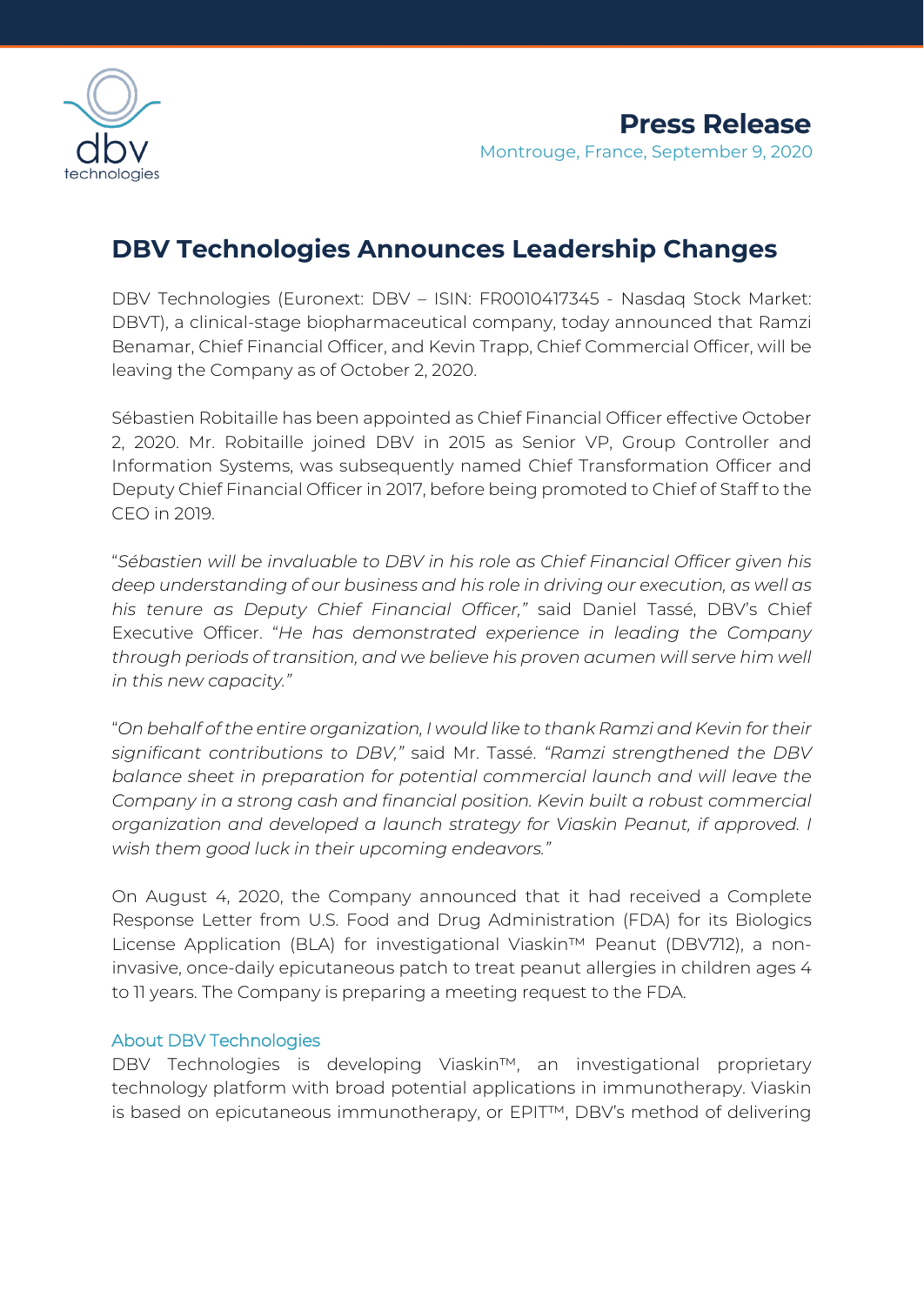

biologically active compounds to the immune system through intact skin. With this new class of non-invasive product candidates, the Company is dedicated to safely transforming the care of food allergic patients. DBV's food allergies programs include ongoing clinical trials of Viaskin Peanut and Viaskin Milk, and preclinical development of Viaskin Egg. DBV is also pursuing a human proof-of-concept clinical trial of Viaskin Milk for the treatment of Eosinophilic Esophagitis, and exploring potential applications of its platform in vaccines and other immune diseases. DBV Technologies has global headquarters in Montrouge, France and offices in Bagneux, France, and North American operations in Summit, NJ and New York, NY. The Company's ordinary shares are traded on segment B of Euronext Paris (Ticker: DBV, ISIN code: FR0010417345), part of the SBF120 index, and the Company's ADSs (each representing one-half of one ordinary share) are traded on the Nasdaq Global Select Market (Ticker: DBVT).

### Forward Looking Statements

This press release may contain forward-looking statements and estimates, including statements regarding the potential benefits of Viaskin Peanut and anticipated regulatory interactions. These forward-looking statements and estimates are not promises or guarantees and involve substantial risks and uncertainties. At this stage, the Company's products have not been authorized for sale in any country. Among the factors that could cause actual results to differ materially from those described or projected herein include uncertainties associated generally with research and development, clinical trials and related regulatory reviews and approvals, including the impact of the COVID-19 pandemic. Furthermore, the timing of any action by the FDA and possible regulatory paths forward cannot be guaranteed. A further list and description of these risks, uncertainties and other risks can be found in the Company's regulatory filings with the French Autorité des Marchés Financiers, the Company's Securities and Exchange Commission filings and reports, including in the Company's Annual Report on Form 20-F for the year ended December 31, 2019, and future filings and reports by the Company. Existing and prospective investors are cautioned not to place undue reliance on these forward-looking statements and estimates, which speak only as of the date hereof. Other than as required by applicable law, DBV Technologies undertakes no obligation to update or revise the information contained in this Press Release.

#### Investor Relations Contact

Anne Pollak